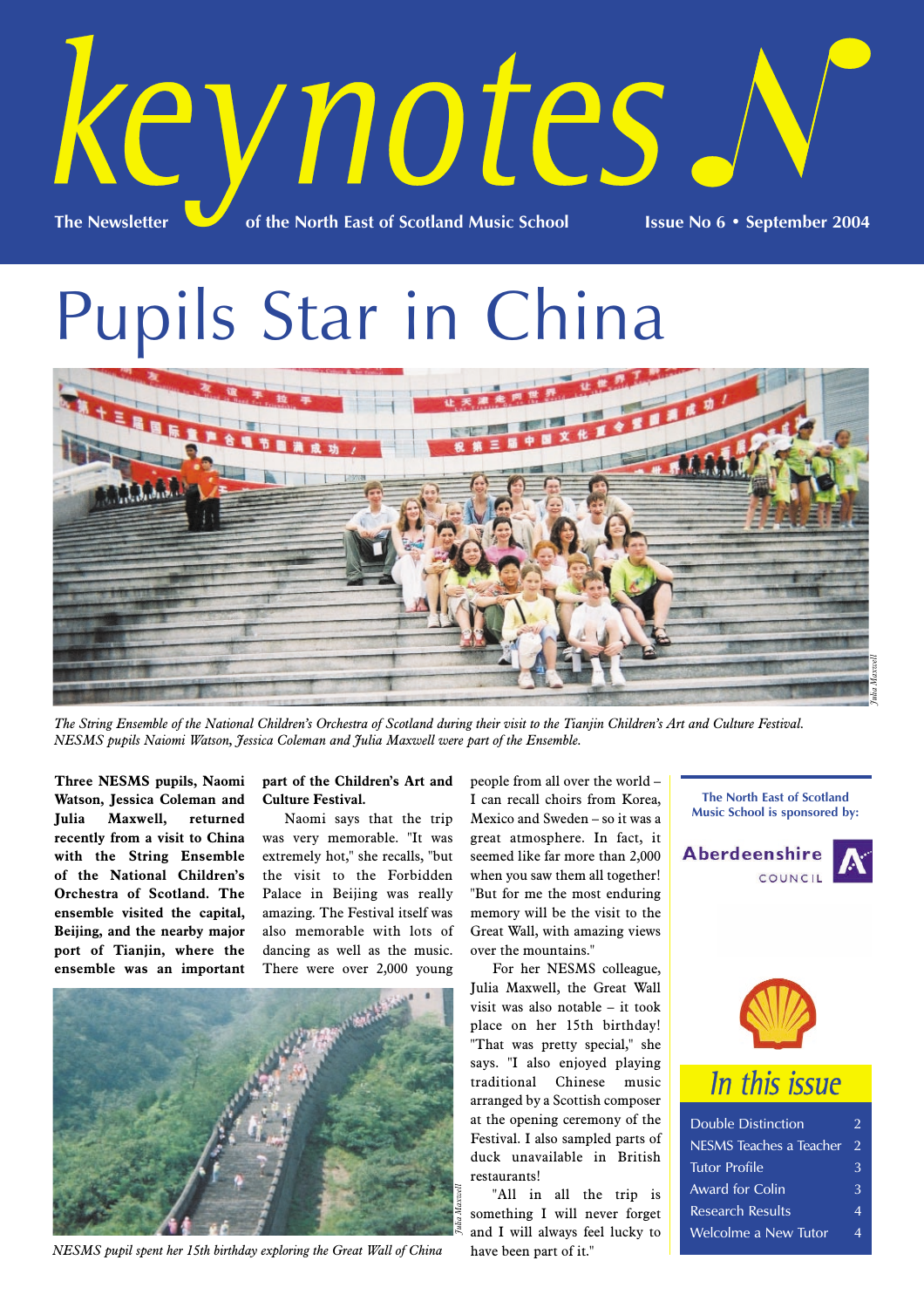## **About the School**

#### **Providing the highest standards of advanced tuition for promising musicians**

The School provides a centre where young people of outstanding musical promise can obtain tuition which is not available within their existing framework of study.

Any musically talented child, student, teacher or lay person living in Scotland may apply for an audition to the School.

### **TUITION**

Internationally acclaimed professors and teachers are brought to Aberdeen on a regular basis from all over the British Isles and Europe.

### **COURSES**

The School offers one-to-one teaching together with occasional workshops and masterclasses. There is a close relationship with the University of Aberdeen, through the Director of Music, and also with Aberdeen City Music School in Dyce.

#### **FINANCE**

Finance is generously provided by trusts, commercial organisations and individuals. Continued support is essential in order to maintain the high quality of the teaching programme. The Administrator will be pleased to assist with all enquiries about donations, sponsorship or scholarships.

### **FEES & SCHOLARSHIPS**

Students pay their own fees, although scholarships are available and are applied for annually. Any award is made on a balance of musical potential and financial need.

### **DOROTHY HATELY**

Dorothy founded NESMS in 1975 with the support and encouragement of Lady Aberdeen. Thanks to Dorothy's dogged determination over the years, the School has greatly increased its teaching disciplines, tutors and pupils. Sadly, Dorothy died in 1996, before she could see the School in its own premises in Huntly Street. However, we strive to maintain the high standards she set and intend to take the School from strength to strength.

### **NORTH EAST OF SCOTLAND MUSIC SCHOOL**

Dorothy Hately Music Centre 21 Huntly Street Aberdeen AB10 1TJ Tel/Fax: 01224 649685 email: nesms@sol.co.uk

**Chairman:** June, Marchioness of Aberdeen and Temair

**President:** Dr Neil Mackie

**Administrator:** Joan Thomas

**Assistant Administrator:** Reg Pringle

# Double Distinction

**Sixteen-year-old NESMS pupil, Kathryn Cheyne recently tackled both piano and flute grade eight exams of the Associated Board of the Royal Schools of Music on the same day – gaining two passes with distinction.**



*Kathryn Cheyne*

Kathryn, who won a Young Musician of the Year competition run by the combined Rotary Clubs of Aboyne, Banchory and Stonehaven, says that the piano exam was the more nerve wracking and she was glad that she tackled that first.

"In the flute exam my Dad was my accompanist whereas in the piano exam you don't have an accompanist and since it was also an unfamiliar piano it seems harder," Kathryn says. Kathryn's father is principal music teacher at Mackie Academy in Stonehaven and her mother is a woodwind teacher. It's no surprise then that Kathryn started learning to play at an early age. "I can't really remember not playing the piano," she reports. "I think I started when I was about six–years-old and then took up the flute as well when I was about ten."

She says that music takes up practically all her spare time; apart from formal lessons (she studies flute at NESMS's with David Nicholson and piano with Nigel Clayton and took part in Nigel's recent end-of-term<br>concert) she plays in concert) she plays in a number of school and Aberdeenshire groups and says that her ambition is to be a professional flautist in an orchestra.

"I don't know which orchestra. I just love playing orchestrally so I guess any good orchestra that would have me would do!" she says.

To further her musical career Kathryn will be auditioning in September for sixth form at St Mary's Music School in Edinburgh.

# Honour for Jean

**At the end-of-term concert given by pupils of Nigel Clayton, an honorary fellowship was 'sprung' on Jean Ward, who has been Nigel's host since he started teaching at the School in 1998. Jean had also been host to Nigel's predecessor, John Blakely.**

However, useful though Jean's hosting duties are, it is by no means the end of her involvement with the School. She was for many years an accompanist for the pupils of Alison McDonald and also sits on the audition panel (along with Tom Johnston) for the School's Scholarship Awards.

"Her contribution to the life of the School has been considerable," says Joan Thomas, the School's administrator, "and awarding her the School's third honorary fellowship seemed appropriate – and it was a pleasure to be able to spring the surprise!"

## NESMS Teaches a Teacher

**The high standard of the tuition and coaching provided by the School is reflected by the fact that several local music teachers continue to come to the School for lessons.**

Among these is 27-year-old Martin Couzins, an Aberdeen City Council music teacher who has been a pupil of cello tutor of James Halsey for some time. He started taking lessons at the School when he was a teenager with the cello tutor of the time. Eileen Croxford. Miss Croxford, incidentally, is James Halsey's aunt!

Martin left Ellon Academy to take sixth form studies at the renowned Chetham's School of Music in Manchester, before going to the Birmingham Conservatoire for two years. He then went to the Royal Scottish Academy of Music and Drama for five years, taking a degree and a post-graduate diploma.

It was during his RSAMD period that he met a Glaswegian violinist, and a pianist from Leeds, and formed the Europa Piano Trio. They've performed several concerts in and around

Bradford and in Edinburgh although Martin does admit that rehearsing is a bit of a problem. "We're obviously geographically far apart so it isn't easy. But we enjoy playing together and even without too much rehearsal we can't be that bad as the University at Bradford has asked us back to give another concert!" he says.

Another favourite destination is the island of Mull. "I was asked by Rudi de Grout, the principal cellist of the BBC Scottish Symphony Orchestra to go to the Mendelssohn on Mull Festival a couple of years ago," says Martin. "Rudi is the mentor to the Festival and chooses which musicians to ask along. I've been there twice now and it's very enjoyable; great music, a fabulous atmosphere and superb surroundings. And we don't just play Mendelssohn!"

### **Congratulations**

Congratulations to Michael Beeston, our viola tutor, and Liz on their recent wedding.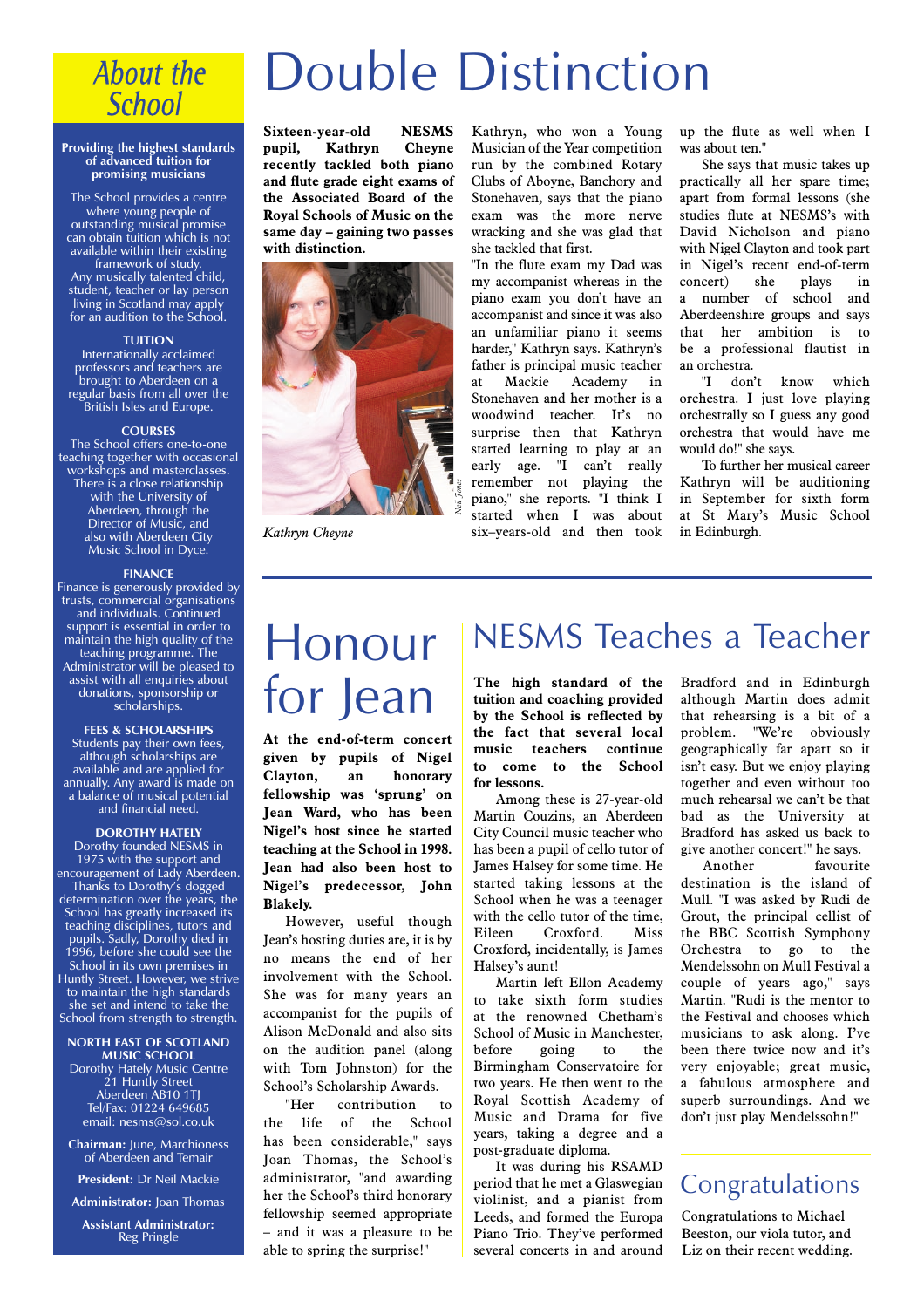# Violin Tutor is Film Star!



*NESMS violin tutor Gillian Findlay - star of stage and screen!*

**Violin pupils at NESMS are probably aware that their tutor, Gillian Findlay, has had an exciting career including ten years with the London Symphony Orchestra and as guest leader at home and abroad with several other leading orchestras. What they're probably unaware of is Gillian's role as a session musician on many blockbuster films, including two of the original Star Wars trilogy, Superman, Raiders of the Lost Ark, Tomb Raiders, Chicken Run, Shrek, and Lord of the Rings to name but a few.** 

"When you're a freelance musician you generally have to take what work is offered and I have to admit to having played on many pop sessions. Sadly, people seem to be more

impressed by the fact that I've worked with Robbie Williams, Paul McCartney and Madonna rather than the many truly wonderful musicians with whom I've had the privilege to work."

Playing film and pop music was far from Gillian's mind during a musical upbringing in Glasgow. As a 16-year-old she won a scholarship to the Royal Academy of Music, where she studied for four years with Trevor Williams, before winning further scholarships that took her to the Indiana University in the USA where she studied with Franco Gulli for a further four years. During her holidays she worked with the English Chamber Orchestra.

With a variety of prizes and

master classes behind her she joined the LSO in 1980 and a year later won the Sascha Lasserson Competition which led to recitals and concerto performances.

"I had a terrific decade there but I definitely needed a change," Gillian says. "Since leaving the LSO I've been fortunate to do all sorts of things. I've played with the Michael Nyman Orchestra, I've played with an actor on stage and a great highlight was visiting South Africa with the ECO, playing with Ladysmith Black Mambazo and patting lions!"

Gillian is a founder member of the Tzigane Piano trio and she also has a harp and violin duo called Cavatina. Both groups have had music specially written for them.

She teaches both privately and at Trinity College of Music in London and is an Honorary Associate of the Royal Academy of Music. She has been the violin tutor at NESMS for over a decade, having been recommended by the previous tutor, Hugh Bean. Indeed Hugh had been Gillian's tutor at one time. "It's a privilege to teach here," she says. "The School has some amazingly talented pupils. There's a lot of music going on which is positively encouraged and the results are very exciting."

# Award for Colin

**School pupil, baritone Colin Brockie, is this recipient of The Ellie Pirie Award, which is in the gift of the Aberdeen Bach Choir. The Choir makes the award to encourage young singers with the proviso that the recipient is expected to perform with the Choir. The Choir will be guests at the Brechin Arts Festival on Sunday 3rd October when Colin will be their soloist.**

Colin has also been a member of the National Youth Choir of Scotland for the last four years and has also been selected for their prestigious Chamber Choir. The whole Choir has just been to Chicago on tour and Colin said of the trip: "It was fantastic. We gave two performances of Walton's Belshazzar's Feast and two performances of The War Requiem by Benjamin Britten and all four performances were a sell out, with 11,000 people at each!

"We performed in the newly built, Frank Gehry designed Jay W. Pritzker Pavilion and although it looks a bit like an exploded can, the acoustics were superb. Even though the front is open to the audience, with 4,000 seated and 7,000 on the grass behind, it sounded as though we were indoors.

The Grant Park Symphony Orchestra and Grant Park Chorus, a Chicago based professional orchestra and chorus, accompanied the choir.

"The city itself was also fantastic," enthuses Colin. "I really must go back as there was so much to see that we just didn't have time to fit it all in."

Colin has been a pupil of Ruth Black for the last four years and has also had lessons with Donald Maxwell and Alan Watt. He has sung locally on numerous occasions, and is involved with local Amateur Dramatics and the Gilbert and Sullivan Society.



### **as at January 2004**

| Violin |  | Gillian Findlav |
|--------|--|-----------------|

| Viola       | <b>Michael Beeston</b> |
|-------------|------------------------|
| Cello       | James Halsey           |
|             | David Inglis           |
| Double Bass |                        |

**WOODWIND** Flute *David Nicholson* Flute *Catherine O'Rourke* Oboe *Anne Rankin* Clarinet *Alison Waller* Bassoon *Lesley Wilson*

**BRASS** Trumpet *John Gracie* Horn *Ifor James*<br> *Ifor James*<br> **IIzzie Davis** Horn *Lizzie Davis*

> **PIANO** *Nigel Clayton Joseph Long*

**GUITAR** *Gilbert Biberian*

**SINGING** *Raimund Herincx Alan Watt Ruth Black Alison McDonald Jean Webster*

**STAGECRAFT & PERFORMANCE** *Donald Maxwell*

### **Forthcoming** events

### **Friends Ferryhill Series**

**Thursday 2nd December 7.30pm Christmas Concert, with Vocal Liaisons, (Jean and Peter Webster).** 

### **Other events**

**Saturday, 30th October 10am to noon Friends Coffee Morning, at the School. Usual stalls**

**Sunday, 3rd October 6.30 pm Queens Cross Church Pupils from NESMS give an informal concert. Tickets £5 at door.**

**Sunday, 7th November Keynotes Auction Lunch which this year will be at the Marcliffe at Pitfodels Hotel. Prizes include a pair of Malcolm Appleby gold earrings, cufflinks and a brooch from Jamieson and Carry, a Turkish rug, a flight in a private plane including lunch. Peter Mitchell will be auctioneer. Tickets are £15.00 and are available from the School or from event organizer, Nicky Bradford.**